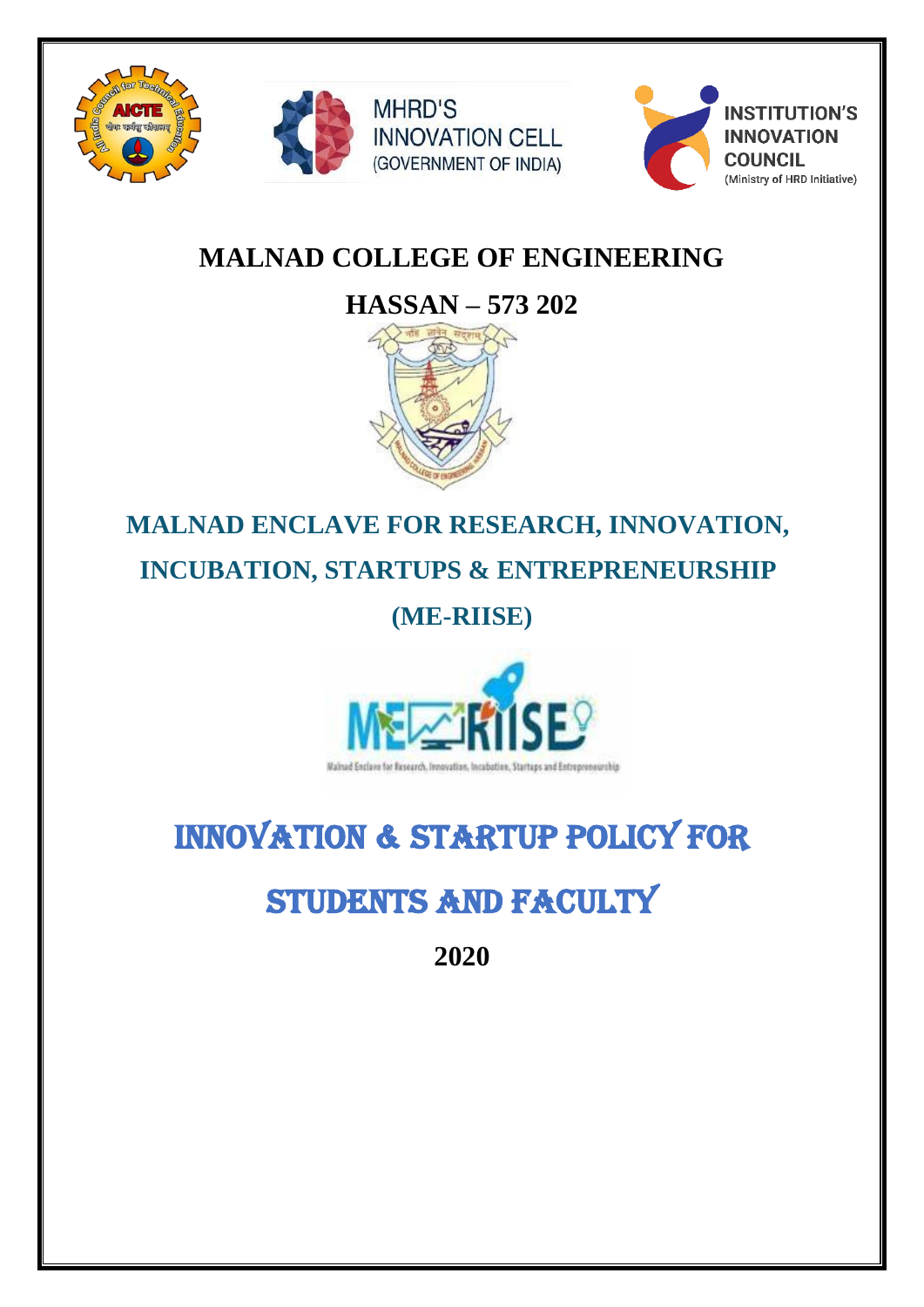### **Table of Contents**

| Sl. No. |                                                                          | Page           |
|---------|--------------------------------------------------------------------------|----------------|
|         |                                                                          | No.            |
| 1.      | <b>Strategies and Governance</b>                                         | $\overline{2}$ |
| 2.      | <b>Startups Enabling Institutional Infrastructure</b>                    | 3              |
| 3.      | Nurturing Innovations and Startups                                       | $\overline{4}$ |
| 4.      | Product Ownership Rights for Technologies Developed at Institute         | 6              |
| 5.      | Organizational Capacity, Human Resources and Incentives                  | 8              |
| 6.      | Creating Innovation Pipeline and Pathways for Entrepreneurs at Institute | 8              |
|         | Level                                                                    |                |
| 7.      | Norms for Faculty Startups                                               | 10             |
| 8.      | Pedagogy and Learning Interventions for Entrepreneurship Development     | 10             |
| 9.      | Collaboration, Co-creation, Business Relationships and Knowledge         | 12             |
|         | Exchange                                                                 |                |
| 10.     | <b>Entrepreneurial Impact Assessment</b>                                 | 13             |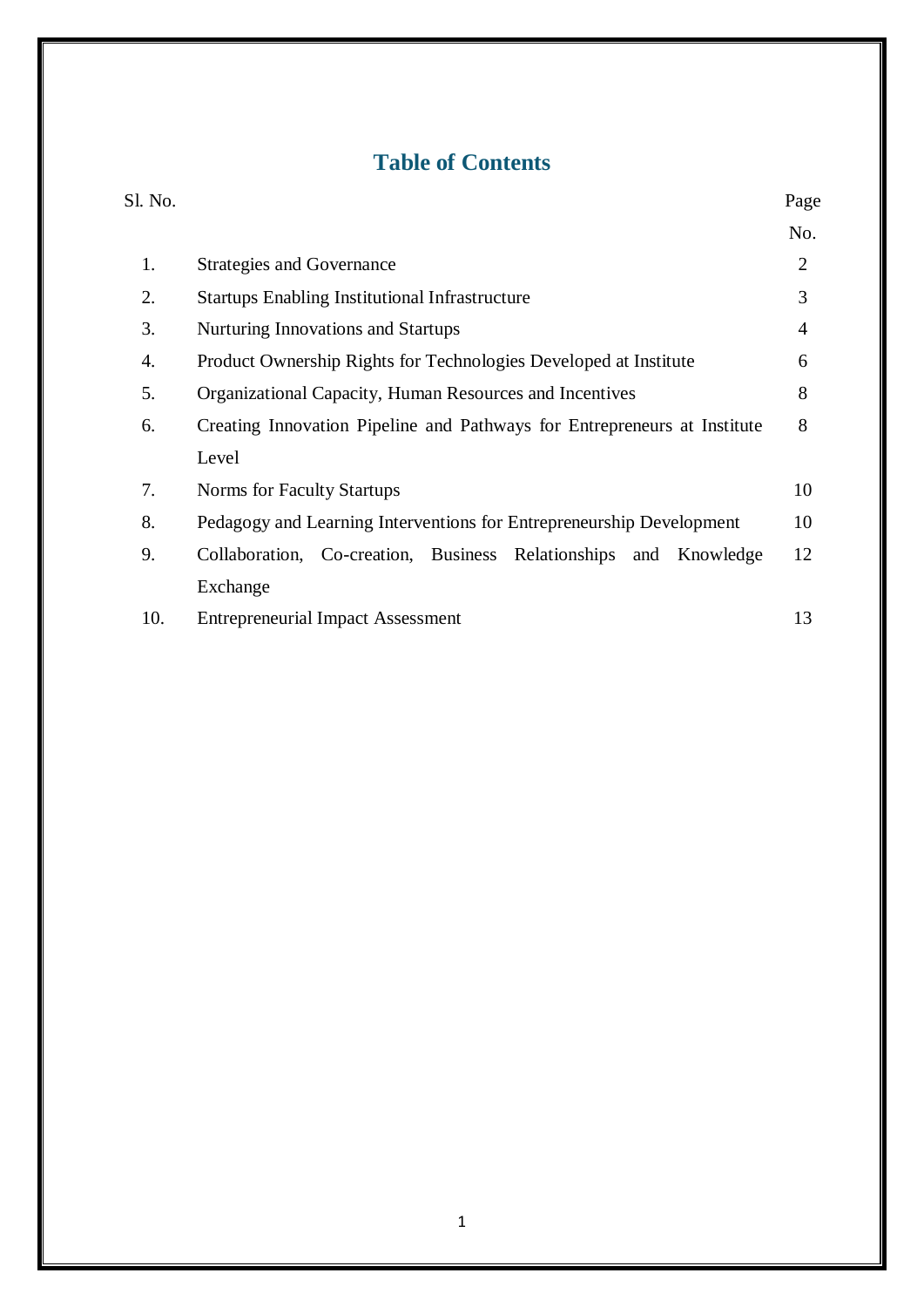#### **Innovation and Start-up Policy 2020**

#### **1. Strategies and Governance**

- **a.** Entrepreneurship promotion and development is one of the major dimensions of the Institution strategy. To facilitate development of an entrepreneurial ecosystem in the organization, specific objectives and associated performance indicators is been defined for assessment.
- **b.** Implementation of entrepreneurial vision at the institute is achieved through mission statements rather than stringent control system. The entrepreneurial agenda is the responsibility of a senior person at the level of dean/ director/ equivalent position to bring in required commitment.
- **c.** Resource mobilization plan is worked out at the institute for supporting pre-incubation, incubation infrastructure and facilities. A sustainable financial strategy is defined in order to reduce the organizational constraints to work on the entrepreneurial agenda.
	- **i.** Investment in the entrepreneurial activities is also a part of the institutional financial strategy. Minimum 1% fund of the total annual budget of the institution is allocated for funding and supporting innovation and startups related activities through creation of separate 'Innovation fund'.
- **ii.** The strategy also involve raising funds from diverse sources to reduce dependency on the public funding. Bringing in external funding through government (state and central) such as DST, DBT, MHRD, AICTE, TDB, TIFAC, DSIR, CSIR, BIRAC, NSTEDB, NRDC, Startup India, Invest India, MeitY, MSDE, MSME, etc. and non-government sources is also encouraged.
- **iii.** To support technology incubators, academic institution approaches private and corporate sectors to generate funds, under Corporate Social Responsibility (CSR) as per Section 135 of the Company Act 2013.
- **iv.** Institute also raises funding through sponsorships and donations and actively engage alumni network for promoting Innovation & Entrepreneurship (I&E).
- **d.** For expediting the decision making, hierarchical barriers is minimized and individual autonomy and ownership of initiatives is promoted.
- **e.** Importance of innovation and entrepreneurial agenda is known across the institute promoted and highlighted at institutional programs such as conferences, convocations, workshops, etc.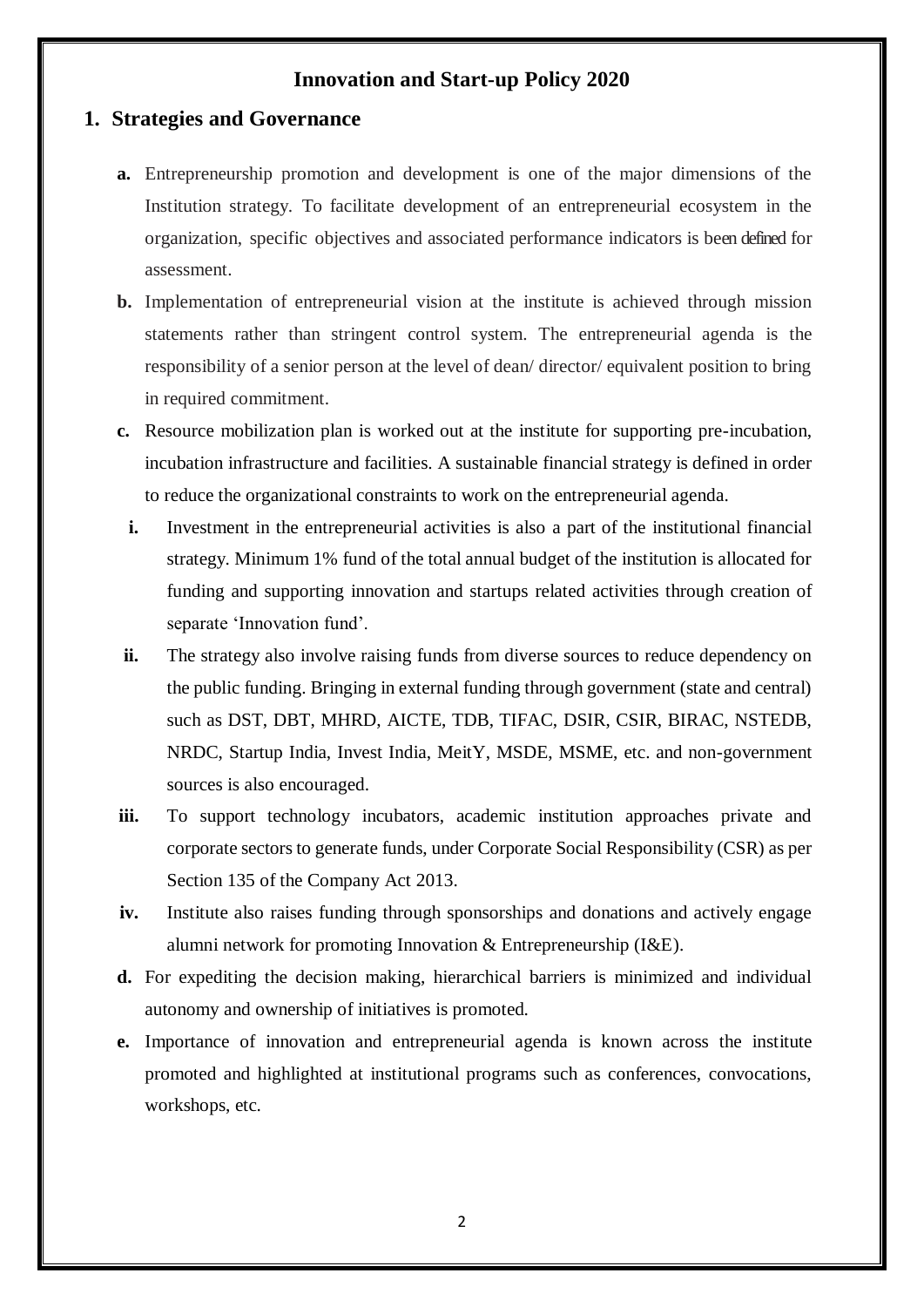- **f.** Institute also develop and implement I  $\&$  E strategy and policy for the entire institute in order to integrate the entrepreneurial activities across various centers, departments, faculties, within the institutes, thus breaking the silos.
- **g.** Product to market strategy for startups is developed by the institute on case to case basis.
- **h.** Development of entrepreneurship culture is not limited within the boundaries of the institution.
	- **i.** Institution is driving force in developing entrepreneurship culture in its vicinity (regional, social and community level). This also include giving opportunity for regional Startups, provision to extend facilities for outsiders and active involvement of the institute in defining strategic direction for local development.
- **ii.** Strategic international partnerships is developed using bilateral and multilateral channels with international innovation clusters and other relevant organizations. Moreover, international exchange programs, internships, engaging the international faculties in teaching and research is also promoted.

#### **2. Startups enabling Institutional Infrastructure**

Creation of pre-incubation and incubation facilities for nurturing innovations and Startups in institution has been undertaken. The goal of the effort is to link INNOVATION to ENTREPRISES to FINANCIAL SUCCESS.

- a) Institution has created facilities within for supporting pre-incubation (e.g. IICs as per the guidelines by MHRD's Innovation Cell, EDC, IEDC, New-Gen IEDC, Innovation Cell, Startup Cell, Student Clubs, etc.) and Incubation/ acceleration by mobilizing resources from internal and external sources.
- b) This Pre-Incubation/Incubation facility is accessible 24x7 to students and faculty of all disciplines and departments across the institution.
- c) Pre-incubation facilities is a separate entity preferably registered under Section-8 of Company Act 2013 or 'Society' registered under Society Registration Act with independent governance structure. This will allow more freedom to Incubatorsin decision making with less administrative hassles for executing the programs related to innovation, IPR and Startups. Moreover, we will have better accountability towards investors supporting the incubation facility.
- d) Institution offer mentoring and other relevant services through Pre-incubation/Incubation units in-return for fees, equity sharing and (or) zero payment basis. The modalities regarding Equity Sharing in Startups supported through these units will depend upon the nature of services offered by these units and are elaborately explained in Section 3.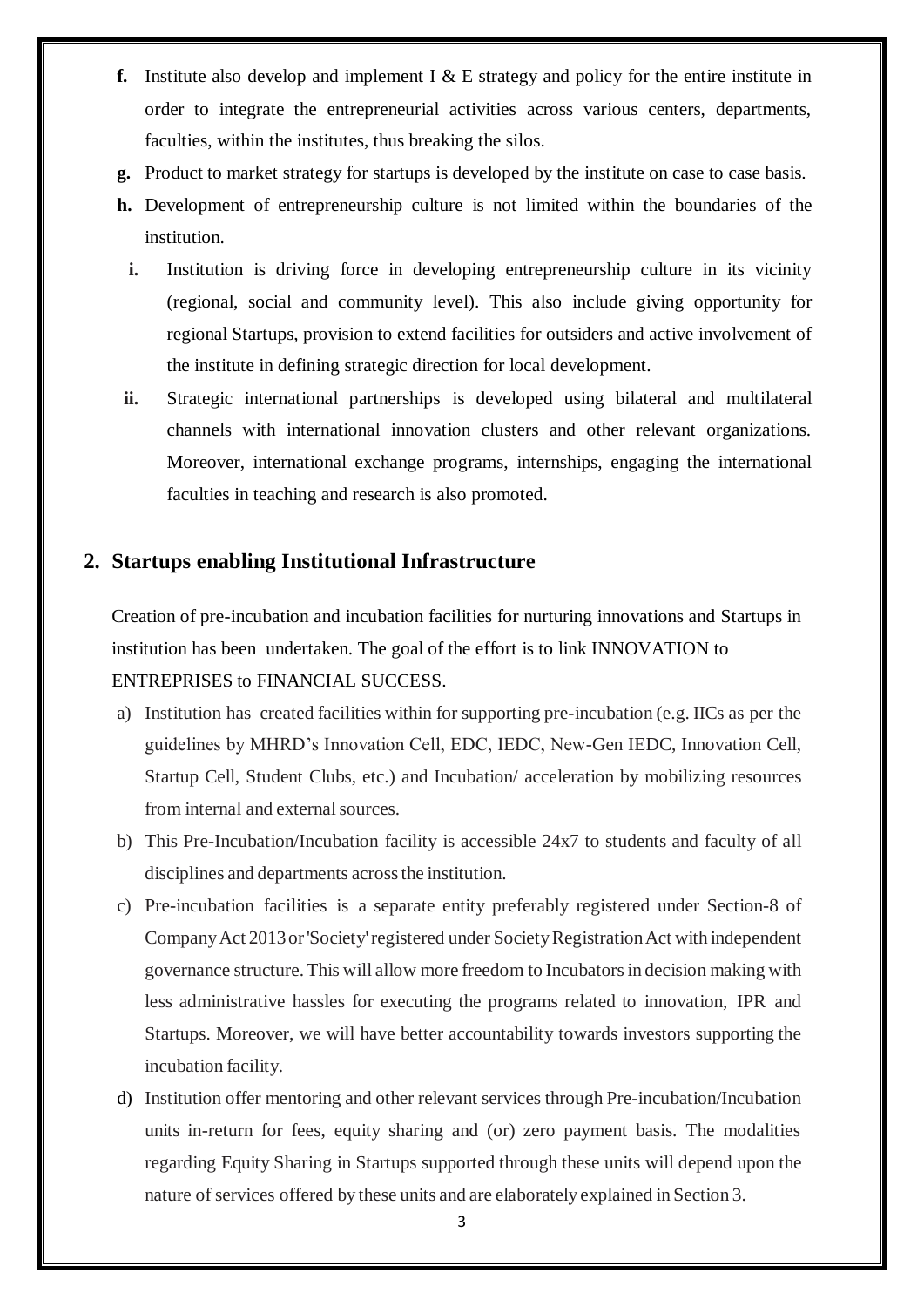#### **3. Nurturing Innovations and Start ups**

- a) Institution has established processes and mechanisms for easy creation and nurturing of Startups/enterprises by students, faculty, alumni and potential start up applicants even fromoutside the institutions.
- b) Our institutionwill ensure to achieve following:
	- i. Incubation support: Offer access to pre-incubation & Incubation facility to start ups by students and faculty for mutually acceptable time-frame.
	- ii. Will allow licensing of IPR from institute to start up: Ideally students and faculty members intending to initiate a start-up based on the technology developed or codeveloped by them or the technology owned by the institute, is allowed to take a license on the said technology on easy term, either in terms of equity in the venture and/ or license fees and/ or royalty to obviate the early stage financial burden.
	- iii. Will allow setting up a start-up (including socialstart-ups) and working part-time for the start-ups while studying / working: Institution allow our students / faculty to work on their innovative projects and setting up start-ups (including Social Start ups) or work as intern / part-time in Startups while studying / working. Student Entrepreneurs may earn credits for working on innovative prototypes/Business Models. Student inventors may also be allowed to opt for start-up in place of their mini project/ major project, seminars, summer trainings. The area in which student wants to initiate a start-up may be interdisciplinary or multi- disciplinary. However, the student must describe how they will separate and clearly distinguish their ongoing research activities as a student from the work being conducted at the start up.
	- c) Students who are under incubation but are pursuing some entrepreneurial ventures while studying should be allowed to use their address in the institute to register their company with due permission fromthe institution.
	- d) Students entrepreneurs is allowed to sit for the examination, even if their attendance is less thanthe minimumpermissible percentage, withdue permission fromthe institute.
	- e) Our Institute will explore provision of accommodation to the entrepreneurs within the campus for some period of time.
	- f) Allow students to take off for a semester / year (or even more depending upon the decision of review committee constituted by the institute) as sabbatical/ unpaid leave/ casual leave/ earned leave for working on startups and come back. Institution consider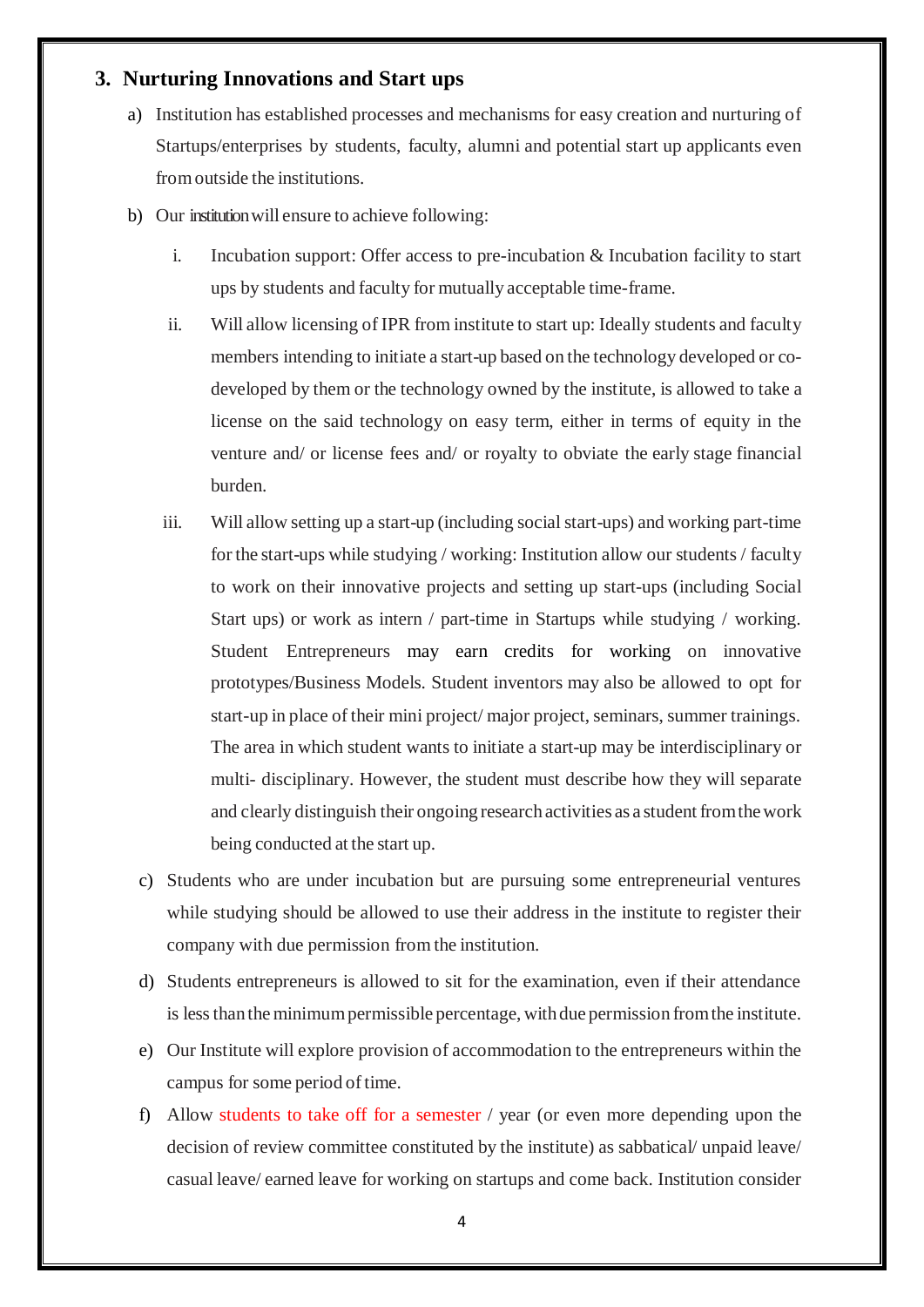allowing use of its resource to faculty/students wishing to establish start up as a fulltime effort. The seniority and other academic benefits during such period may be preserved forsuch or faculty.

- g) Start a part-time/full time MS/ MBA/ PGDM (Innovation, entrepreneurship and venture development) program where one can get degree while incubating and nurturing a startup company. AICTE has already issued guidelines for a similar program.
- h) Institute will facilitate the startup activities/ technology development by allowing students/ faculty to use institute infrastructure and facilities, as per the choice of the potential entrepreneur in the following manners:
	- i. Short-term/six-month/ one-year part-time entrepreneurship training.
	- ii. Mentorship support on regular basis.
	- iii. Facilitation in a variety of areas including technology development, ideation, creativity, design thinking, fund raising, financial management, cash-flow management, new venture planning, business development, product development, social entrepreneurship, product- costing, marketing, branddevelopment, human resource management as well as law and regulations impacting a business.
- i) Institute may also link the startups to other seed-fund providers/ angel funds/ venture funds or itself may set up seed-fund once the incubation activities mature.
	- **a.** In return of the services and facilities, institute may take 2% to 8% equity/ stake in the startup/ company, based on brand used, faculty contribution, support provided and use of institute's IPR (a limit of 8% is suggested so that institute has no legal liability arising out of startup. The institute will normally take much lower equity share, unless its full-time faculty/ have substantial shares). Other factors for consideration should be space, infrastructure, mentorship support, seed- funds, support for accounts, legal, patents etc.
		- For faculty, institute can take no-more than 20% of shares that faculty takes while drawing full salary from the institution; however, this share will be within the 8% cap of company shares, listed above.
		- No restriction on shares that faculty can take, as long as they do not spend more than 20% of office time on the startup in advisory or consultative role and do not compromise with their existing academic and administrative work / duties. In case the faculty holds the executive or managerial position for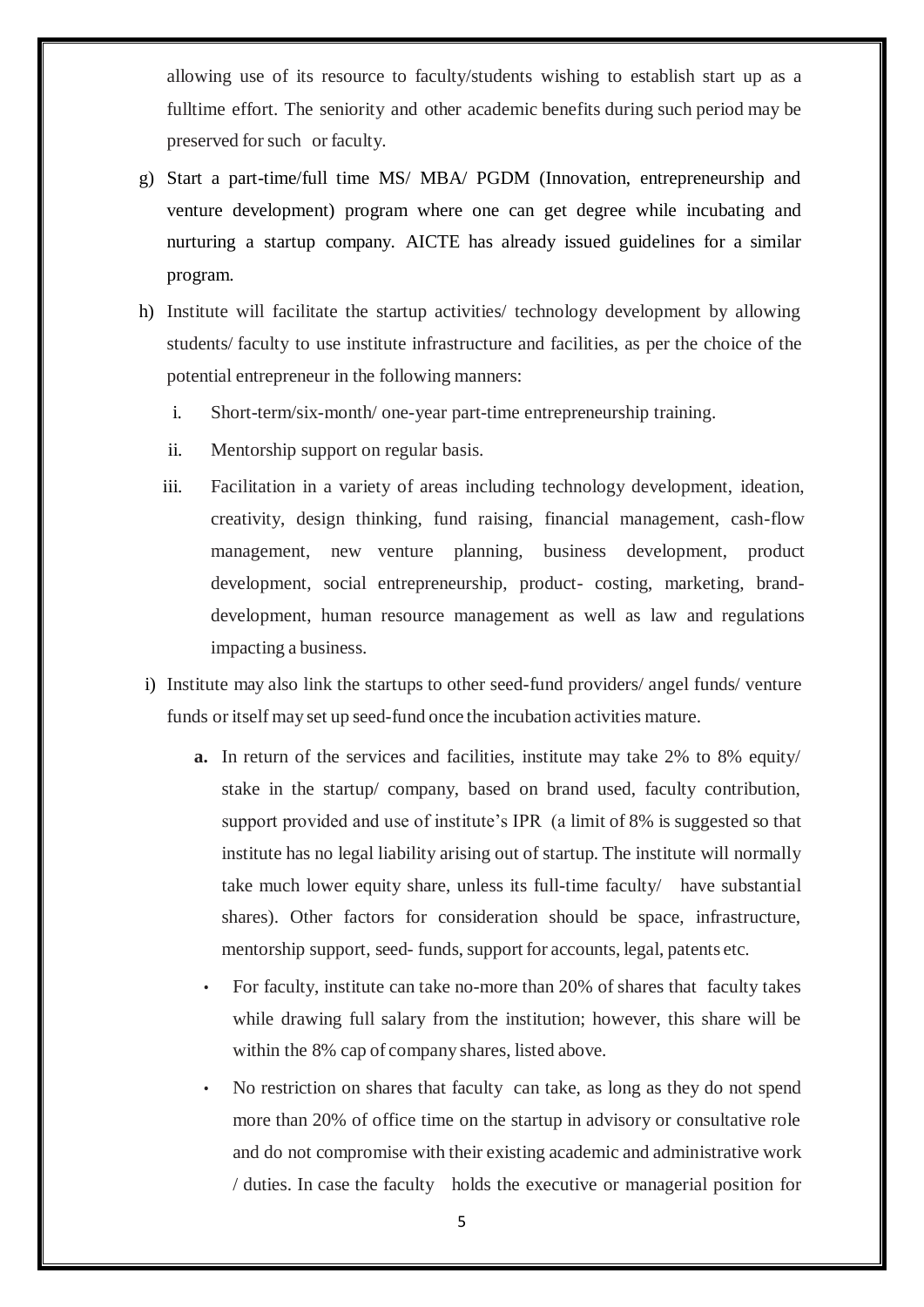more than three months in a startup, then they will go on sabbatical/ leave without pay/ earned leave.

In case of compulsory equity model, Startup may be given a cooling period of 3 monthsto use incubation services on rental basis to take a final decision based on satisfaction of

services offered by the institute/incubator. In that case, during the cooling period, institute cannot force startup to issue equity on the first day of granting incubation support.

- j) The institute also provide services based on mixture of equity, fee-based and/ or zero payment model. So, a startup may choose to avail only the support, not seed funding, by the institute on rental basis.
- k) Institute could extend this startup facility to alumni of the institute as well as outsiders.
- l) Participation in startup related activities needs to be considered as a legitimate activity of faculty in addition to teaching, R&D projects, industrial consultancy and management duties and must be considered while evaluating the annual performance of the faculty. Every faculty are encouraged to mentor at least one startup.
- m) Product development and commercialization as well as participating and nurturing of startups would now be added to a bucket of faculty-duties and each faculty would choose a mix and match of these activities (in addition to minimum required teaching and guidance) and then respective faculty are evaluated accordingly for their performance and promotion.
- n) Institutions might also need to update/change/revise performance evaluation policies for faculty and asstated above.
- o) Institute ensures that at no stage any liability accrue to it because of any activity of any startup.

#### **4. Product Ownerships Rights for Technologies Developed at Institute**

- a) When institute facilities / funds are used substantially or when IPR is developed as a part of curriculum/ academic activity, IPR isto be jointly owned by inventors and the institute.
	- i. Inventors and institute could together license the product / IPR to any commercial organisation, with inventors having the primary say. License fees could be either / or a mix of
		- 1. Upfront fees or one-time technology transfer fees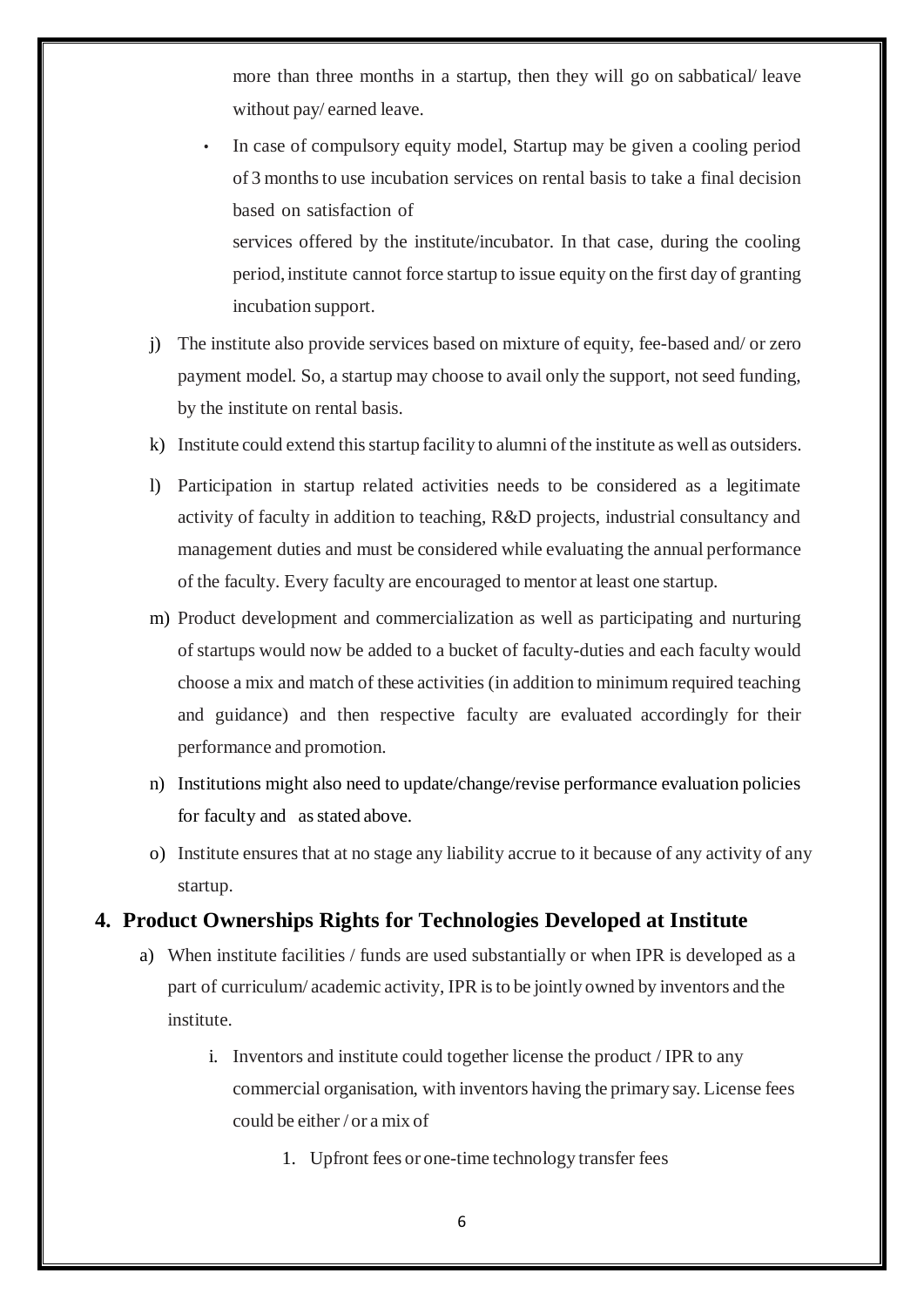- 2. Royalty as a percentage of sale-price
- 3. Shares in the company licensing the product
- ii. Institute is not be allowed to hold the equity as per the current statute, so SPV may be requested to hold equity on their behalf.
- iii. If one or more of the inventors wish to incubate a company and license the product to this company, the royalties would be no more than 4% of sale price, preferably 1 to 2%, unless it is pure software product. If it is shares in the company, shares will again be 1% to 4%. For a pure software product licensing, there may be a revenue sharing to be mutually decided between the institute and the incubated company.
- b) On the other hand, if product/ IPR is developed by innovators not using any institute facilities, outside office hours (for and faculty) or not as a part of curriculum by student, then product/ IPR will be entirely owned by inventors in proportion to the contributions made by them. In this case, inventors can decide to license the technology to third parties or use the technology the way they deem fit.
- c) If there is a dispute in ownership, a minimum five membered committee consisting of two faculty members , two of the institute's alumni/ industry experts (having experience in technology commercialization) and one legal advisor with experience in IPR, will examine the issue after meeting the inventors and help them settle this, hopefully to everybody's satisfaction. Institute can use alumni/ faculty of other institutes as members, if they cannot find sufficiently experienced alumni / faculty of their own.
- d) Institute incubation center will only be a coordinator and facilitator for providing services to faculty, and students. Institute will have no say on how the invention is carried out, how it is patented or how it is to be licensed. If institute is to pay for patent filing, they can have a committee which can examine whether the IPR is worth patenting. The committee should consist of faculty who have experience and excelled in technology translation. If inventors are using their own funds or non- institute funds, then they alone should have a say in patenting.
- e) Institute's decision-making body with respect to incubation / IPR / technologylicensing will consist of faculty and experts who have excelled in technology translation. Other faculty in the department / institute will have no say, including heads of department, heads of institutes, deans or registrars.
- f) Interdisciplinary research and publication on startup and entrepreneurship should be promoted by our Institution.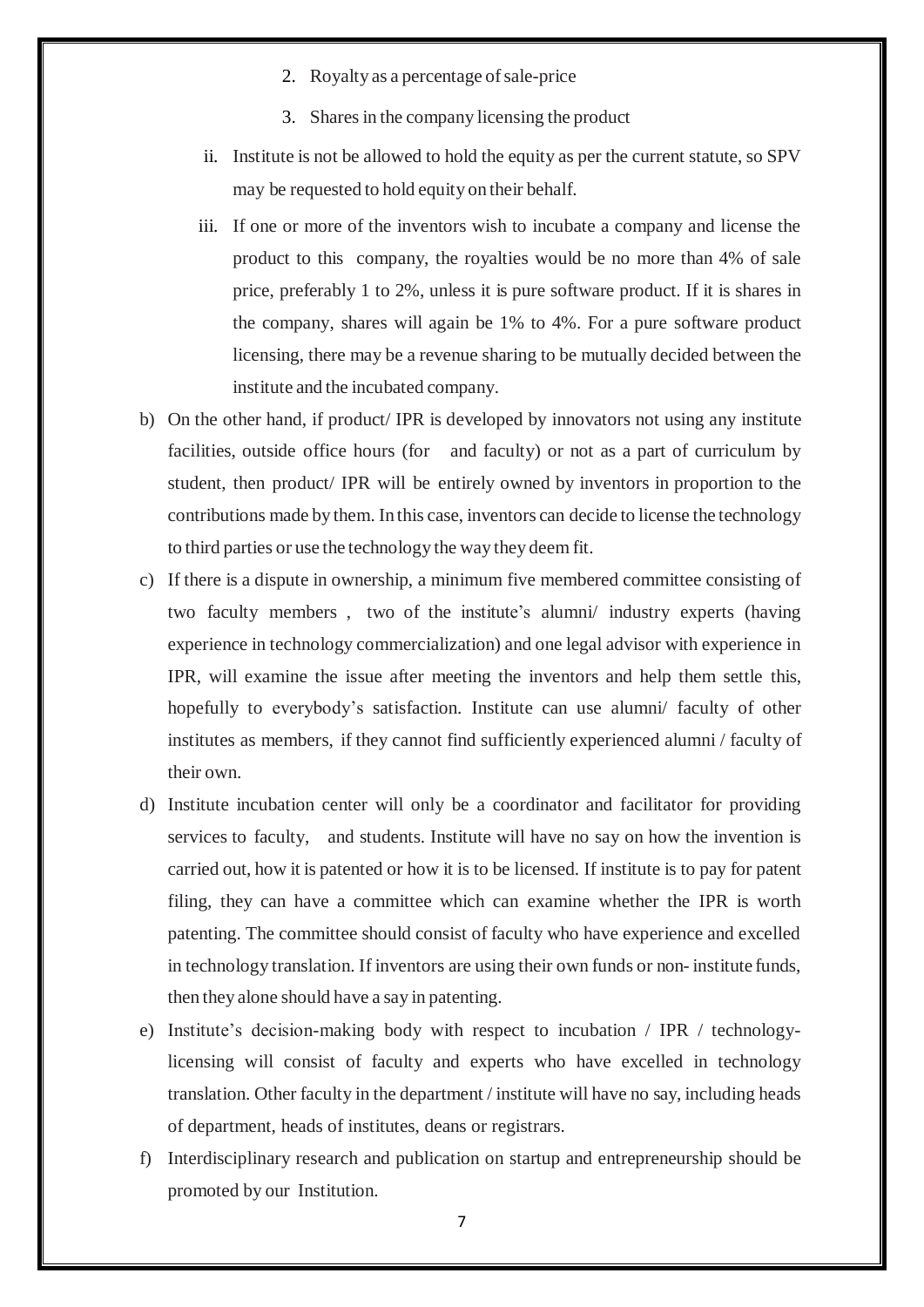#### **5. Organizational Capacity, Human Resources and Incentives**

- a) Institute will recruit that have a strong innovation and entrepreneurial/ industrial experience, behaviour and attitude.This will help in fostering the I&E culture.
	- i. Some of the relevant faculty members with prior exposure and interest should be deputed for training to promote I&E.
	- ii. To achieve better engagement of in entrepreneurial activities, institutional policy on career development of will be developed with constant upskilling.
- b) Faculty and departments of the institutes have to work in coherence and crossdepartmental linkages will be strengthened through shared faculty, cross-faculty teaching and research in order to gain maximum utilization of internal resources and knowledge.
- c) Periodically some external subject matter experts such as guest lecturers or alumni can be engaged for strategic advice and bringing in skills which are not available internally.
- d) Faculty and will be encouraged to do courses on innovation, entrepreneurship management and venture development.
- e) In order to attract and retain right people, institute will develop academic and nonacademic incentives and reward mechanisms for all and stakeholders that actively contribute and support entrepreneurship agenda and activities.
	- i. The reward system for the faculty may include sabbaticals, office and lab space for entrepreneurial activities, reduced teaching loads, awards, trainings, etc.
	- ii. The recognition of the stakeholders may include offering use of facilities and services, strategy for shared risk, as guest teachers, fellowships, associate ships, etc.
	- iii. Aperformance matrix will be developed and used for evaluation of annual performance.

### **6. Creating Innovation pipeline and pathways for Entrepreneur's at Institute level**

- a) To ensure exposure of maximum students to innovation and pre incubation activities at their early stage and to support the pathway from ideation to innovation to market, mechanisms is devised at institution level.
	- i. Spreading awareness among students, faculty and about the value of entrepreneurship and its role in career development or employability is a part of the institutional entrepreneurial agenda.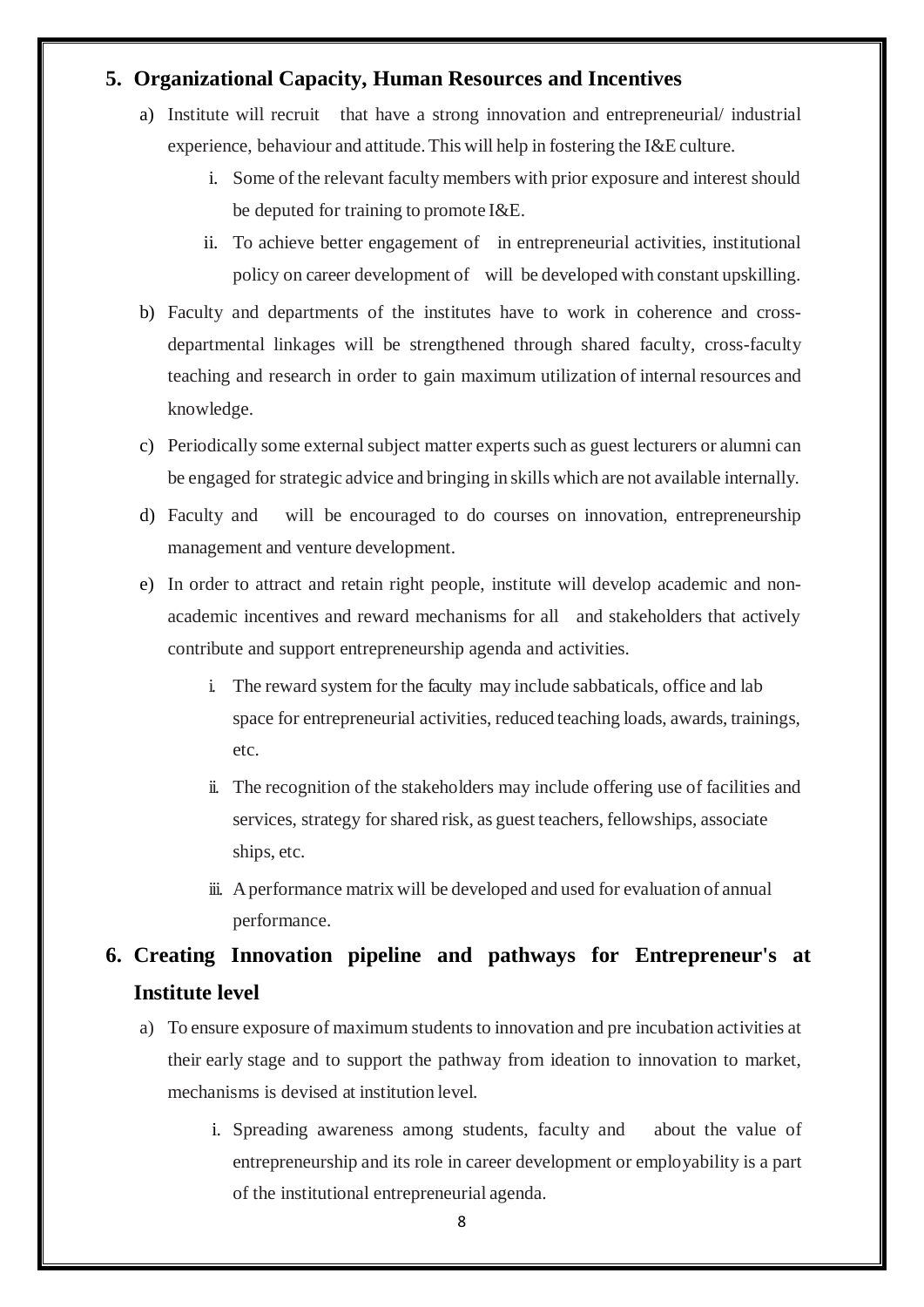- ii. Students/ will be taught that innovation (technology, process or business innovation) is a mechanism to solve the problems of the society and consumers. Entrepreneurs should innovate with focus on the market niche.
- iii. Students are encouraged to develop entrepreneurial mindset through experiential learning by exposing them to training in cognitive skills (e.g. design thinking, critical thinking, etc.), by inviting first generation local entrepreneurs or experts to address young minds. Initiatives like idea and innovation competitions, hackathons, workshops, bootcamps, seminars, conferences, exhibitions, mentoring by academic and industry personnel, throwing real life challenges, awards and recognition should be routinely organized.
- iv. To prepare the students for creating the start up through the education, integration of education activities with enterprise-related activities are conducted.
- b) The institute link their start ups and companies with wider entrepreneurial ecosystem and by providing support to students who show potential, in pre-startup phase. Connecting student entrepreneurs with real life entrepreneurs will help the students in understanding real challenges which may be faced by them while going through the innovation funnel and will increase the probability of success.
- c) The institute has established Institution's Innovation Councils (IICs) as per the guidelines of MHRD's Innovation Cell and will allocate appropriate budget for its activities. IICs should guide institutions in conducting various activities related to innovation, startup and entrepreneurship development. Collective and concentrated efforts are undertaken to identify, scout, acknowledge, support and reward proven student ideas and innovations and to further facilitate their entrepreneurial journey.
- d) For strengthening the innovation funnel of the institute, access to financing is opened for the potential entrepreneurs.
	- i. Networking events will be organized to create a platform for the budding entrepreneurs to meet investors and pitch their ideas.
	- ii. Provides business incubation facilities: premises at subsidised cost. Laboratories, research facilities, IT services, training, mentoring, etc. should be accessible to the new startups.
	- iii. A culture has been promoted to understand that money is not FREE and is risk capital. The entrepreneur must utilize these funds and return. While funding is taking risk on the entrepreneur, it is an obligation of the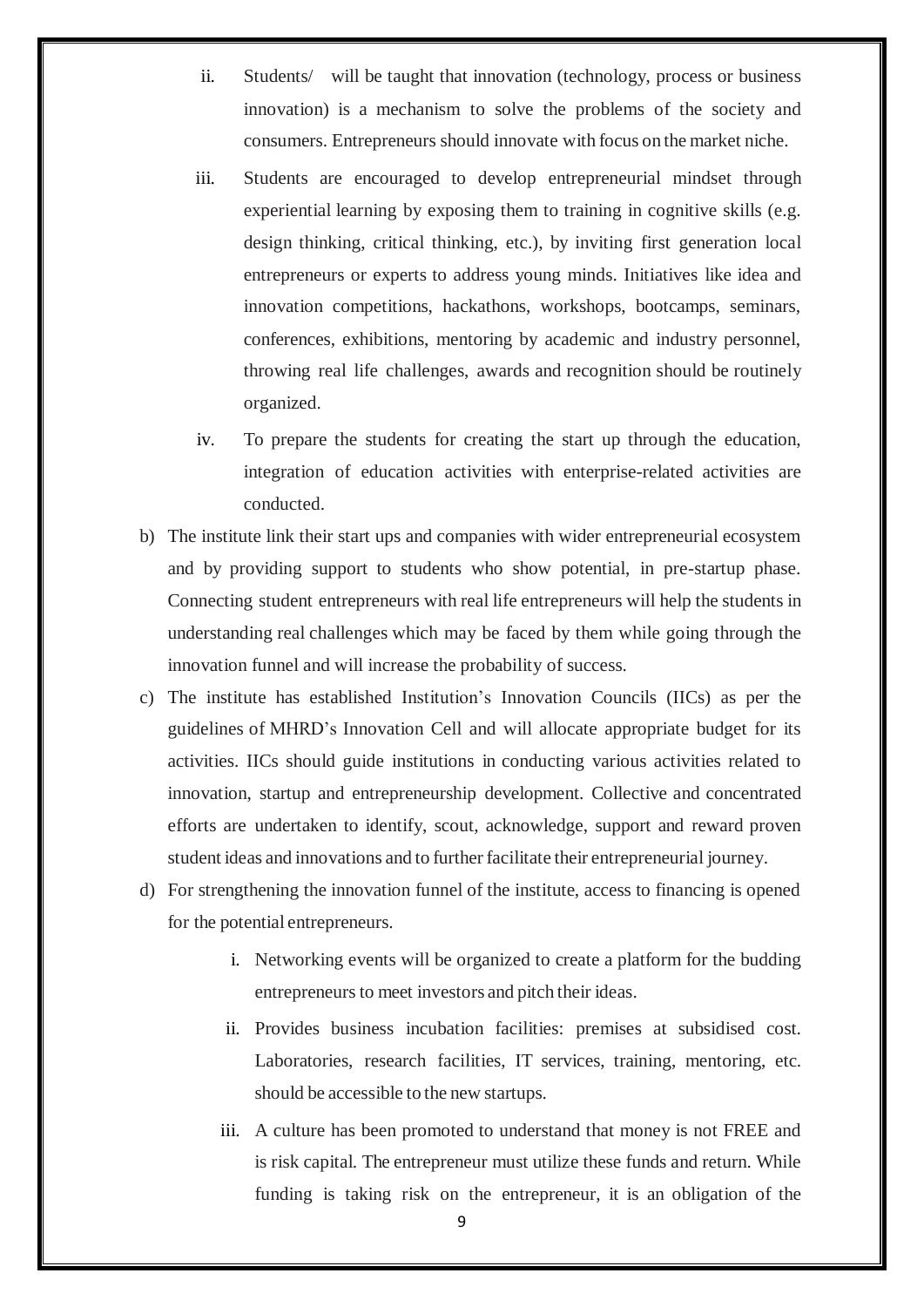entrepreneur to make every effort possible to prove that the funding agency did right in funding him/ her.

e) Institute will develop a ready reckoner of Innovation Tool Kit, which will be kept on the homepage on institute's website to answer the doubts and queries of the innovators and enlisting the facilities available at the institute.'

#### **7. Norms for Faculty Startups**

- a) For better coordination of the entrepreneurial activities, norms for faculty to do startups should be created by the institute. Only those technologies are taken for faculty startups which originate fromwithin the same institute.
	- i. Role of faculty may vary from being an owner/ direct promoter, mentor, consultant or as on-board member of the startup.
	- ii. Institute will work on developing a policy on 'conflict of interests' to ensure that the regular duties of the faculty don't suffer owing to his/her involvement in the startup activities.
	- iii. Faculty startup may consist of faculty members alone or with students or with faculty of other institutes or with alumni or with other entrepreneurs.
- b) In case the faculty/ holds the executive or managerial position for more than three months in a startup, they will go on sabbatical/ leave without pay/ utilize existing leave.
- c) Faculty must clearly separate and distinguish on-going research at the institute from the work conducted at the startup/ company.
- d) In case of selection of a faculty start up by an outside national or international accelerator, a maximum leave (as sabbatical/ existing leave/ unpaid leave/ casual leave/ earned leave) of one semester/ year (or even more depending upon the decision of review committee constituted by the institute) may be permitted to the faculty.
- e) Faculty must not accept gifts from the startup.
- f) Faculty must not involve research or other of institute in activities at the startup and vice-versa.
- g) Human subject related research in startup should get clearance fromethics committee of the institution.

#### **8. Pedagogy and Learning Interventions for Entrepreneurship Development**

a) Diversified approach is adopted to produce desirable learning outcomes, which include cross disciplinary learning using mentors, labs, case studies, games, etc.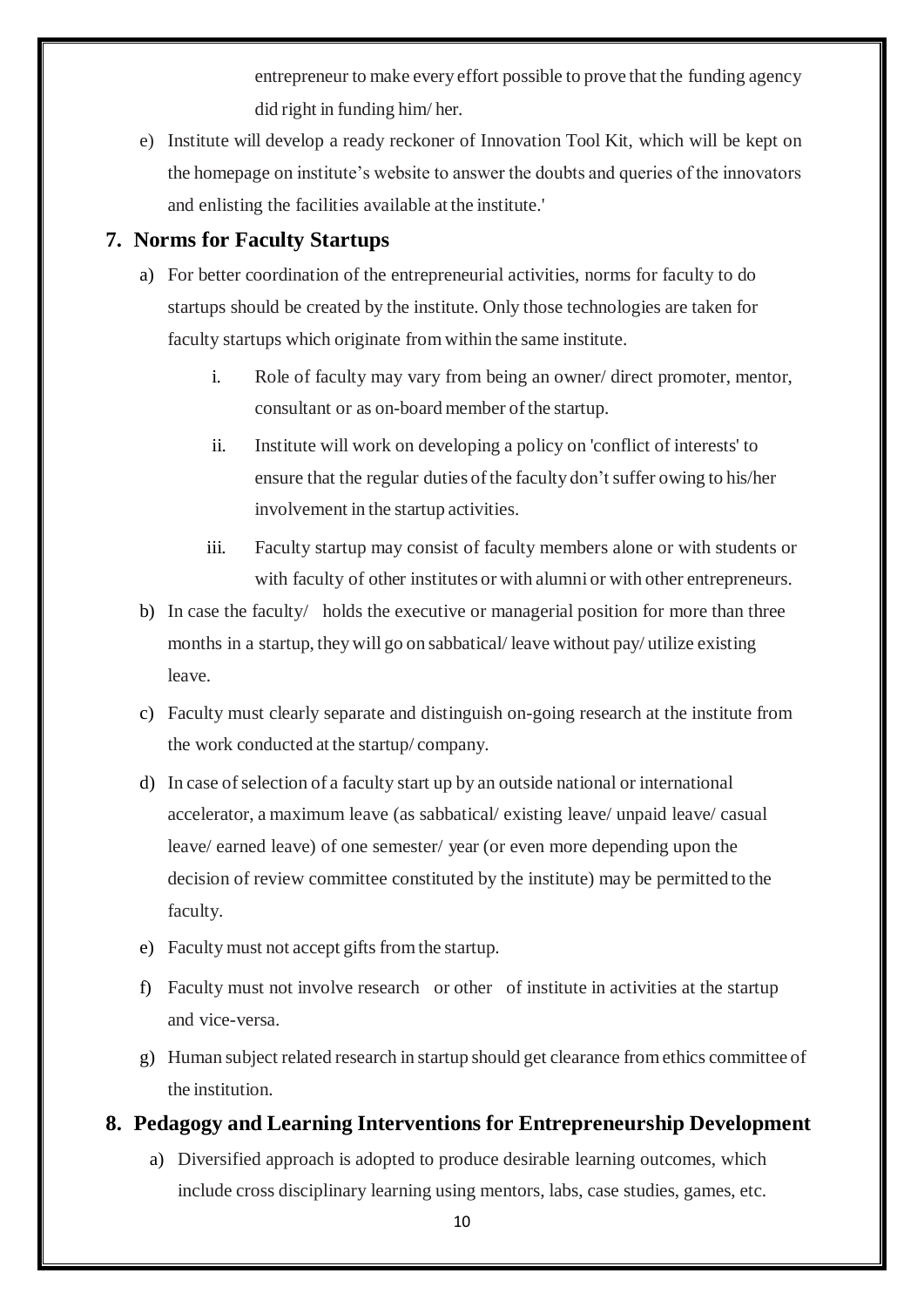in place of traditional lecture-based delivery.

- i. Student clubs/ bodies/ departments will be created for organizing competitions, bootcamps, workshops, awards, etc. These bodies should be involved in institutional strategy planning to ensure enhancement of the student's thinking and responding ability.
- ii. Institute will start annual 'INNOVATION & ENTREPRENEURSHIP AWARD' to recognize outstanding ideas, successful enterprises and contributors for promoting innovation and enterprises ecosystem within the institute.
- iii. For creating awareness among the students, the teaching methods include case studies on business failure and real-life experience reports by startups.
- iv. Tolerating and encouraging failures: Our systems are not designed for tolerating and encouraging failure. Failures need to be elaborately discussed and debated to imbibe that failure is a part of life, thus helping in reducing the social stigma associated with it. Very importantly, this is also a part of institute's philosophy and culture.
- v. Innovation champions will be nominated from within the students/ faculty/ for each department/stream of study.
- b) Entrepreneurship education will be imparted to students at curricular/ co-curricular/ extra- curricular level through elective/short term or long-term courses on innovation, entrepreneurship and venture development. Validated learning outcomes should be made available to the students.
	- i. Integration of expertise of the external stakeholders can be done in the entrepreneurship education to evolve a culture of collaboration and engagement with external environment.
	- ii. In the beginning of every academic session, institute will conduct an induction program about the importance of I&E so that freshly inducted students are made aware about the entrepreneurial agenda of the institute and available support systems. Curriculum for the entrepreneurship education will be continuously updated based on entrepreneurship research outcomes. This also include case studies on failures.
	- iii. Industry linkages will be leveraged for conducting research and survey on trends in technology, research, innovation, and market intelligence.
	- iv. Sensitization of students will be done for their understanding on expected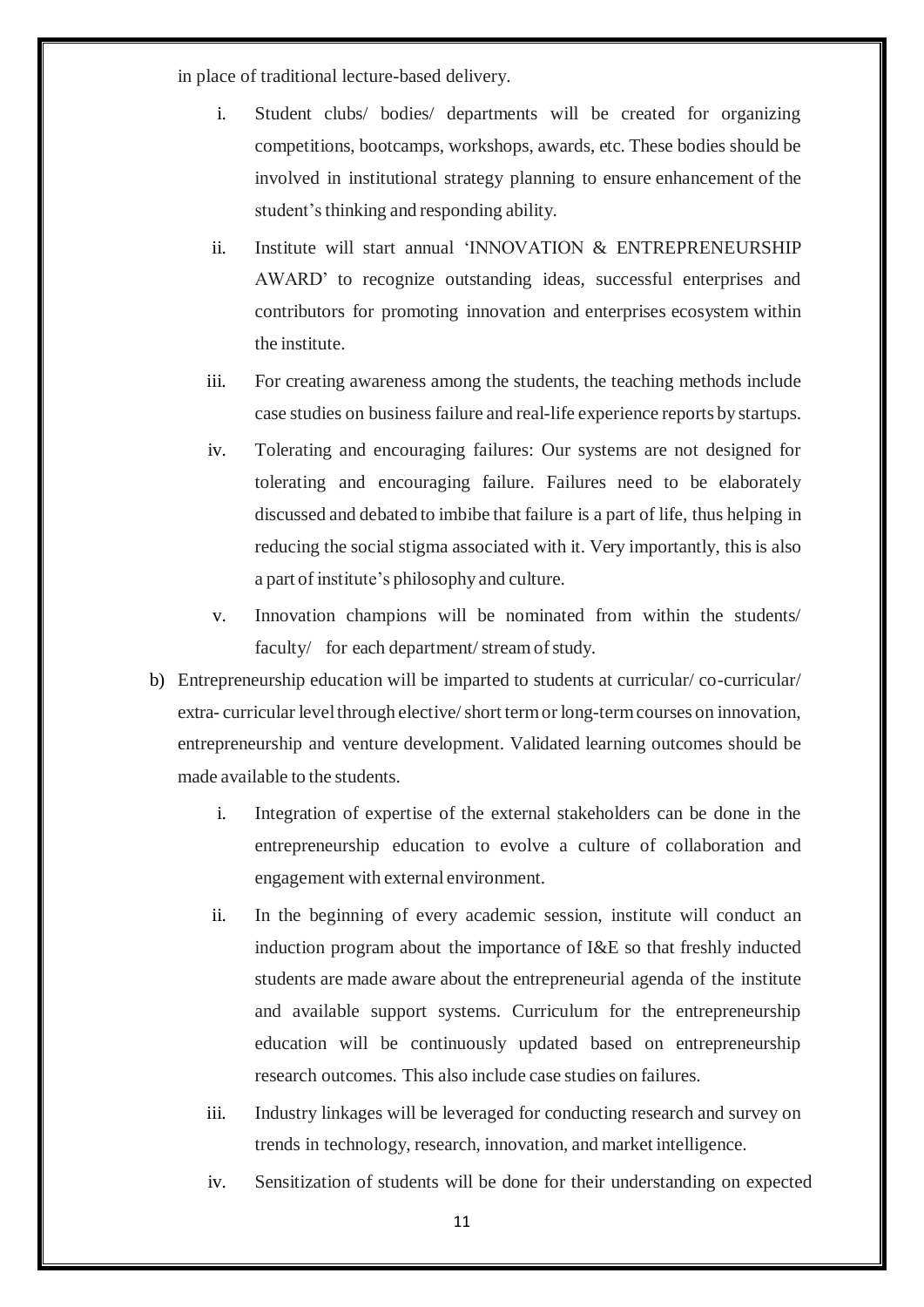learning outcomes.

- v. Student innovators, startups, experts are engaged in the dialogue process while developing the strategy so that it becomes need based.
- vi. Customized teaching and training materials will be developed forstartups.
- vii. It must be noted that everyone can become an entrepreneur. The Entrepreneur is a leader, who would convert an innovation successfully into a product, others may join the leader and work for the startup. It is important to understand that entrepreneurship is about risk taking. One must carefully evaluate whether a student is capable and willing to take risk.
- c) Pedagogical changes will be done to ensure that maximum number of student projects and innovations are based around real life challenges. Learning interventions developed by the institute for inculcating entrepreneurial culture can be constantly reviewed and updated.

### **9. Collaboration, co-relation, Business Relationships and Knowledge Exchange**

- a) Stakeholder engagement will be given prime importance in the entrepreneurial agenda of the institute. Institute shall find potential partners, resource organizations, micro, small and medium- sized enterprises (MSMEs), social enterprises, schools, alumni, professional bodies and entrepreneurs to support entrepreneurship and codesign the programs.
	- i. To encourage co-creation, bi-directional flow/ exchange of knowledge and people are ensured between institute such asincubators, science parks, etc.
	- ii. Institute will organize networking events for better engagement of collaborators and will open up the opportunities for , faculty and students to allow constant flow of ideas and knowledge through meetings, workshops, space for collaboration, lectures, etc.
	- iii. Mechanism is developed by the institute to capitalize on the knowledge gained through these collaborations.
	- iv. Care is taken to ensure that events DON'T BECOME an end goal. First focus of the incubator isto create successful ventures.
- b) The institute will develop policy and guidelines for forming and managing the relationships with external stakeholders including private industries.
- c) Knowledge exchange through collaboration and partnership will be made as a part of institutional policy and institute must provide support mechanisms and guidance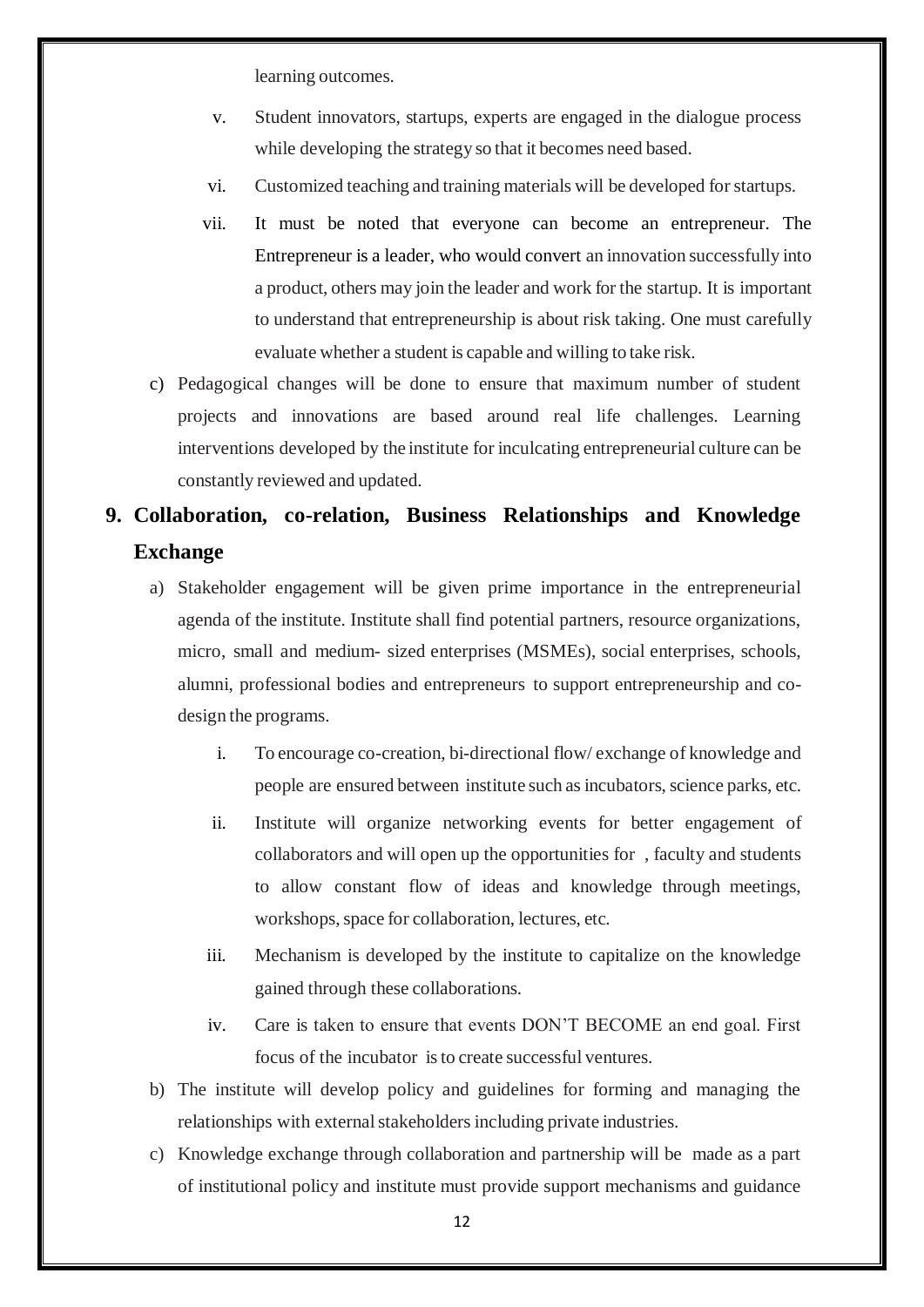for creating, managing and coordinating these relationships.

- i. Through formal and informal mechanisms such as internships, teaching and research exchange programmes, clubs, social gatherings, etc., faculty, and students of the institute are be given the opportunities to connect with their external environment.
- ii. Connect of the institute with the external environment has to be leveraged in form of absorbing information and experience from the external ecosystem into the institute's environment.
- iii. Single Point of Contact (SPOC) mechanism has been created in the institute for the students, faculty, collaborators, partners and other stakeholders to ensure access to information.
- iv. Mechanisms is devised by the institution to ensure maximum exploitation of entrepreneurial opportunities with industrial and commercial collaborators.
- v. Knowledge management is done by the institute through development of innovation knowledge platform using in-house Information & Communication Technology (ICT) capabilities.

#### **10.Entrepreneurial Impact Assessment**

- a) Impact assessment of institute's entrepreneurial initiatives such as pre-incubation, incubation, entrepreneurship education is performed regularly using well defined evaluation parameters.
	- i. Monitoring and evaluation of knowledge exchange initiatives, engagement of all departments and faculty in the entrepreneurial teaching and learning will be assessed.
	- ii. Number of startups created, support system provided at the institutional level and satisfaction of participants, new businessrelationships created by the institute will be recorded and used for impact assessment.
	- iii. Impact will also be measured for the support system provided by the institute to the student entrepreneurs, faculty and for pre-incubation, incubation, IPR protection, industry linkages, exposure to entrepreneurial ecosystem, etc.
- b) Formulation of strategy and impact assessment will go hand in hand. The information on impact of the activities will be actively used while developing and reviewing the entrepreneurial strategy.